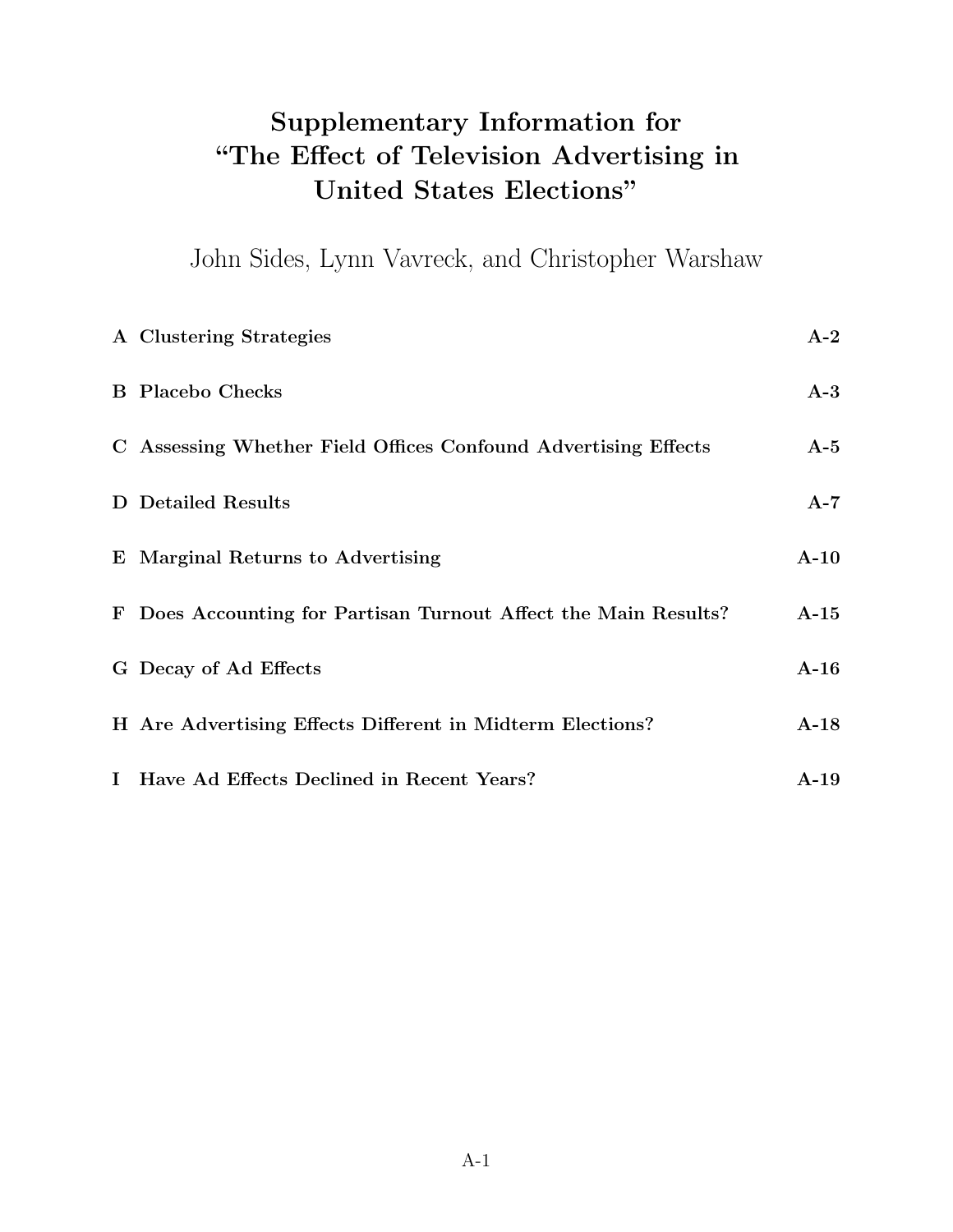### A Clustering Strategies

In this appendix, we compare the approach we use to cluster our standard errors with other plausible approaches. For simplicity, we focus on our main results for presidential elections. Figure [A1](#page-0-0) shows that the standard errors are much smaller in a naive model that does not cluster standard errors at all. But the standard errors are similar using a variety of other clustering strategies for both the all counties and border counties designs. Moreover, the results are statistically significant using all plausible clustering strategies.

Figure A1: Comparing strategies for clustering standard errors in models of effect of advertising in presidential elections. The top plot shows the all counties design and the second plot shows the border counties design.

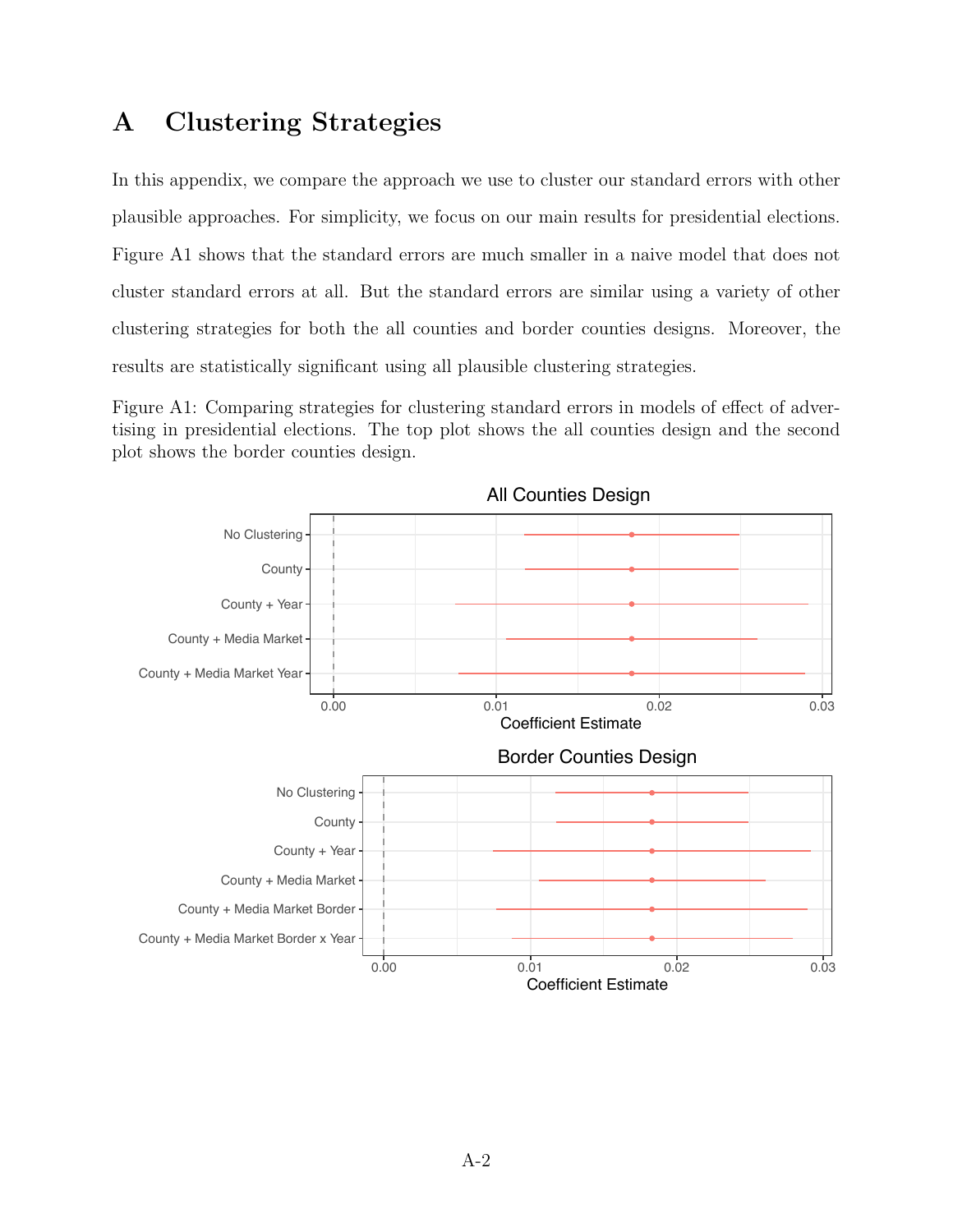### B Placebo Checks

The identification strategy for our research design relies on the assumption that there are no time-varying confounders, typically called the parallel trends assumption. To demonstrate that this assumption is likely to be valid, researchers commonly demonstrate that there are parallel trends in pre-treatment outcomes. In the panel framework that we employ, we can demonstrate parallel trends by looking at the effects of future values of our main independent variable on contemporaneous outcomes. If future "treatments" (differing advertising advantages) affected voting in previous elections, ad placement could be affected by other factors that also affect voting, invalidating our assumptions about time-varying confounders. Table A1: Placebo Tests: Effect of Aggregate Television Advertising in Last Two Months of the Next Election Cycle

|                                         |                     |                     | Dependent variable: Dem. Vote Share |                  |                  |                     |
|-----------------------------------------|---------------------|---------------------|-------------------------------------|------------------|------------------|---------------------|
|                                         | President           | Senate              | Governor                            | House            | Attorney Gen.    | Treasurer           |
|                                         | (1)                 | (2)                 | (3)                                 | (4)              | (5)              | (6)                 |
| <b>All Counties</b>                     |                     |                     |                                     |                  |                  |                     |
| Dem. Ad. Adv. $(100 \text{ ads})_{t+1}$ | $-0.001$<br>(0.008) | $-0.012$<br>(0.011) | $-0.008$<br>(0.013)                 | 0.012<br>(0.028) | 0.059<br>(0.046) | $-0.212$<br>(0.113) |
| County FE                               | X                   | X                   | X                                   | Χ                | X                | X                   |
| State-year FE                           | X                   | X                   | X                                   | X                | X                | X                   |
| Observations                            | 12,693              | 17,118              | 11,997                              | 23,344           | 8,685            | 5,868               |
| $\mathbf{R}^2$                          | 0.959               | 0.961               | 0.939                               | 0.959            | 0.963            | 0.965               |
| Adjusted $\mathbb{R}^2$                 | 0.945               | 0.951               | 0.922                               | 0.943            | 0.944            | 0.950               |
| <b>Border Counties</b>                  |                     |                     |                                     |                  |                  |                     |
| Dem. Ad. Adv. $(100 \text{ ads})_{t+1}$ | $-0.002$            | 0.0001              | 0.005                               | 0.028            | $-0.039$         | $-0.161*$           |
|                                         | (0.004)             | (0.007)             | (0.011)                             | (0.038)          | (0.043)          | (0.069)             |
| County FE                               | X                   | X                   | X                                   | X                | X                | X                   |
| Border-Pair-Year FE                     | X                   | X                   | X                                   | X                | X                | X                   |
| Observations                            | 17,753              | 25,529              | 12,707                              | 27,717           | 9,102            | 6,305               |
| $\mathbf{R}^2$                          | 0.993               | 0.989               | 0.989                               | 0.992            | 0.991            | 0.992               |
| Adjusted $\mathbb{R}^2$                 | 0.978               | 0.972               | 0.963                               | 0.964            | 0.970            | 0.978               |

Standard errors clustered by county and DMA-year in top panel; county and DMA border-year in bottom. ⇤p*<*0.05; ⇤⇤p*<*0.01

Table [A1](#page-0-1) shows placebo tests that validate the plausibility of the parallel trends assumption in difference-in-difference models for the border counties sample. There are almost no significant effects of future advertising on contemporaneous election outcomes. Moreover,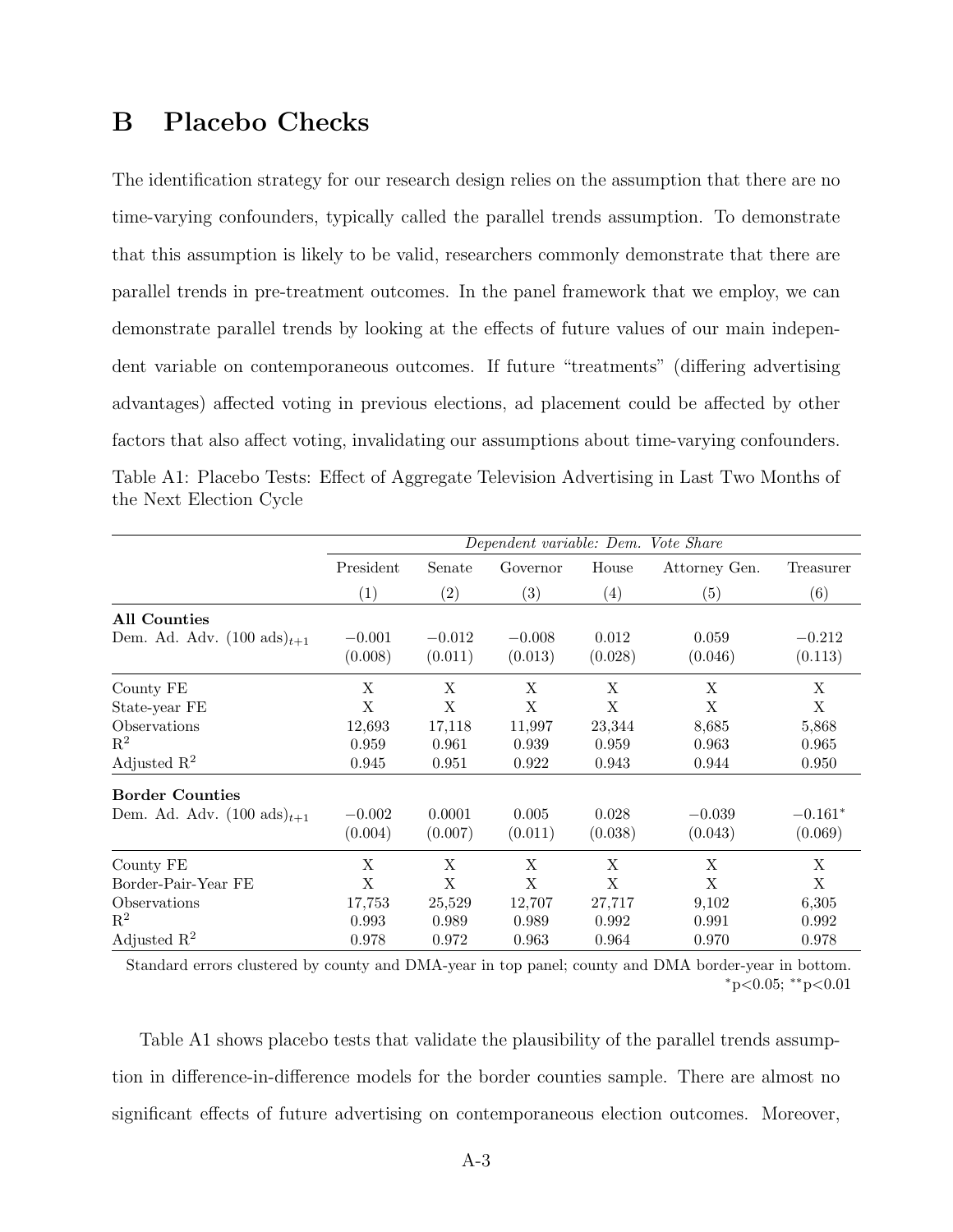the point estimates of the effects are all very small.

We also examined models that included both future advertising and contemporaneous advertising. And we examined models of the effect of contemporaneous advertising on future election outcomes. These models all indicated no effect of past or future advertising on elections.

This evidence suggests that time-varying confounders do not bias our estimates of adver-tising effects in elections (see also Spenkuch and Toniatti [2018\)](#page-0-2).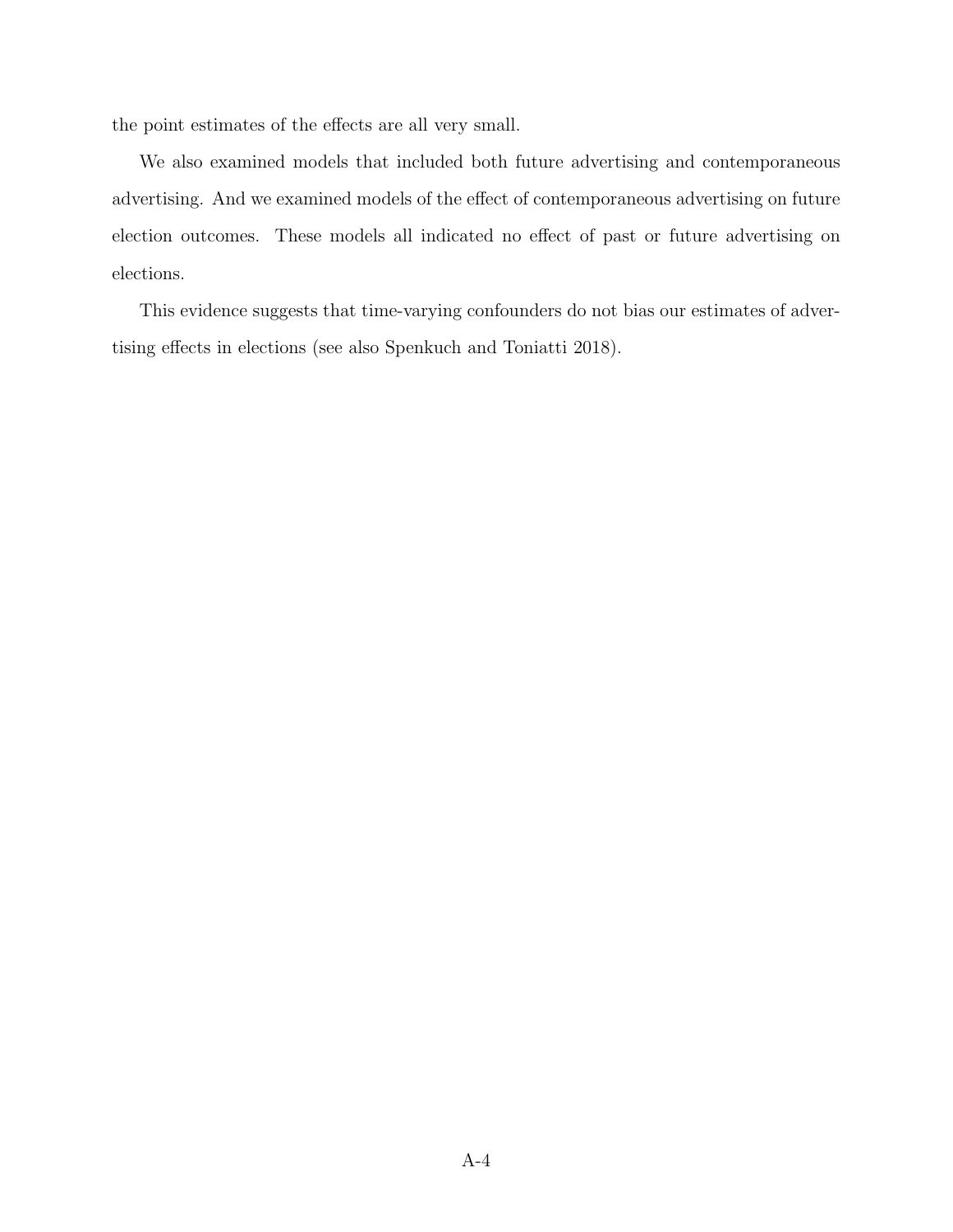## C Assessing Whether Field Offices Confound Advertising Effects

In this appendix, we examine the concern that field offices could confound advertising effects. We have data on Democratic presidential candidates' field offices in the 2004-2016 presidential elections (Darr and Levendusky [2014;](#page-0-3) Sides and Vavreck [2013;](#page-0-4) Sides, Tesler, and Vavreck [2018\)](#page-0-5). Unfortunately, we lack consistent data on Republican presidential candidates' field offices. We also lack field office data for other races. For some of these years, we have detailed data on the number of Democratic field offices in each county, while for other years we just have an indicator for whether the Democratic presidential campaign had an office in a county. Thus, we rely on a dichotomous indicator for whether each Democratic presidential campaign had offices in each county.

To begin, we examine whether Democratic advertising advantage is correlated with the presence of Democratic field offices in presidential elections (Table  $A2$ ). In both the all counties and border counties designs, we find no relationship between Democratic field offices and advertising advantage. That field offices seem to be approximately orthogonal to television advertising suggests that field activities are not likely to confound the effects of advertising. Table A2: Relationship between Democratic Ad Advantage and Democratic Field Offices

|                         | Dependent variable: Dem. Field Offices |                             |  |  |
|-------------------------|----------------------------------------|-----------------------------|--|--|
|                         | All counties                           | <i>Border counties</i>      |  |  |
|                         | (1)                                    | (2)                         |  |  |
| Dem. Ad. Adv. (100 ads) | 0.00002                                | $-0.0003$                   |  |  |
|                         | (0.0004)                               | (0.001)                     |  |  |
| Observations            | 11,194                                 | 15,809                      |  |  |
| $\mathbf{R}^2$          | 0.736                                  | 0.868                       |  |  |
| Note:                   |                                        | *p<0.1; **p<0.05; ***p<0.01 |  |  |

In Table  $A3$ , we examine whether field offices could be confounding the effects of advertising by estimating regression models of presidential election outcomes that include both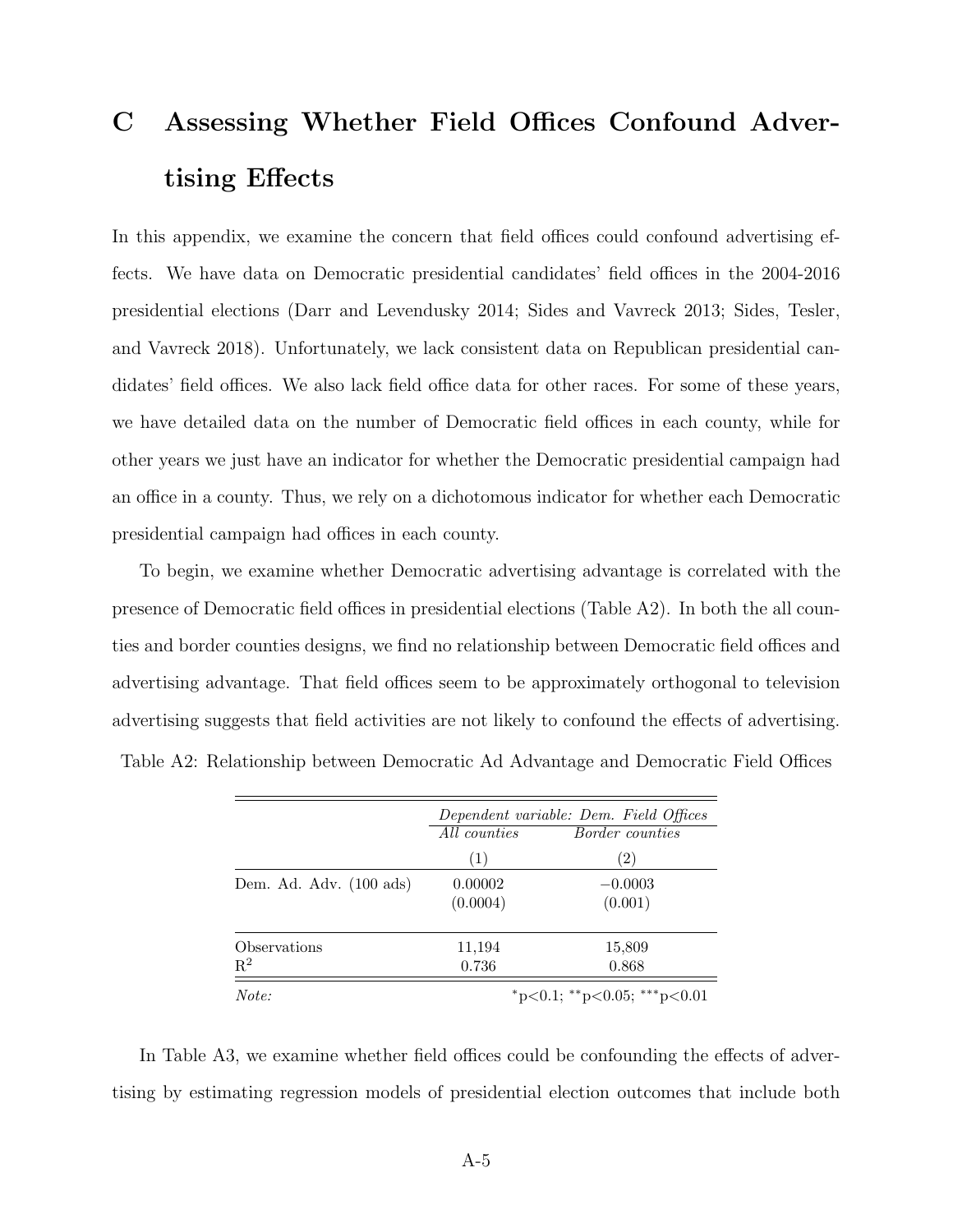Democratic advertising advantage and Democratic field offices. The left panel shows the all county design, while the right panel shows the border counties design. (Note that the results here slightly vary from those in the main paper because they only include counties and elections where we have data on field offices.) Including the measure of field offices does not affect the point estimates for the effect of advertising.<sup>[1](#page-0-8)</sup>

|                                |                      |                      |                      | Dependent variable: Dem. Vote Share |  |  |  |
|--------------------------------|----------------------|----------------------|----------------------|-------------------------------------|--|--|--|
|                                |                      | All counties         |                      | <i>Border counties</i>              |  |  |  |
|                                | (1)                  | (2)                  | $\left( 3\right)$    | (4)                                 |  |  |  |
| Dem. Ad. Adv. (100 ads)        | $0.022**$<br>(0.008) | $0.022**$<br>(0.008) | $0.016**$<br>(0.005) | $0.016**$<br>(0.005)                |  |  |  |
| Dem. Field Offices             |                      | $0.690**$<br>(0.225) |                      | 0.051<br>(0.211)                    |  |  |  |
| Observations<br>$\mathbf{R}^2$ | 11,135<br>0.971      | 11,135<br>0.971      | 15,754<br>0.993      | 15,754<br>0.993                     |  |  |  |
| Note:                          |                      |                      |                      | *p<0.05; **p<0.01                   |  |  |  |

Table A3: Models of the Effect of TV Advertising in Presidential Elections from 2004-16 with and without Controlling for Field Offices

<sup>1.</sup> One reason for the null effect of field offices in column 4 could be that field offices conduct electioneering in both counties of a border pair.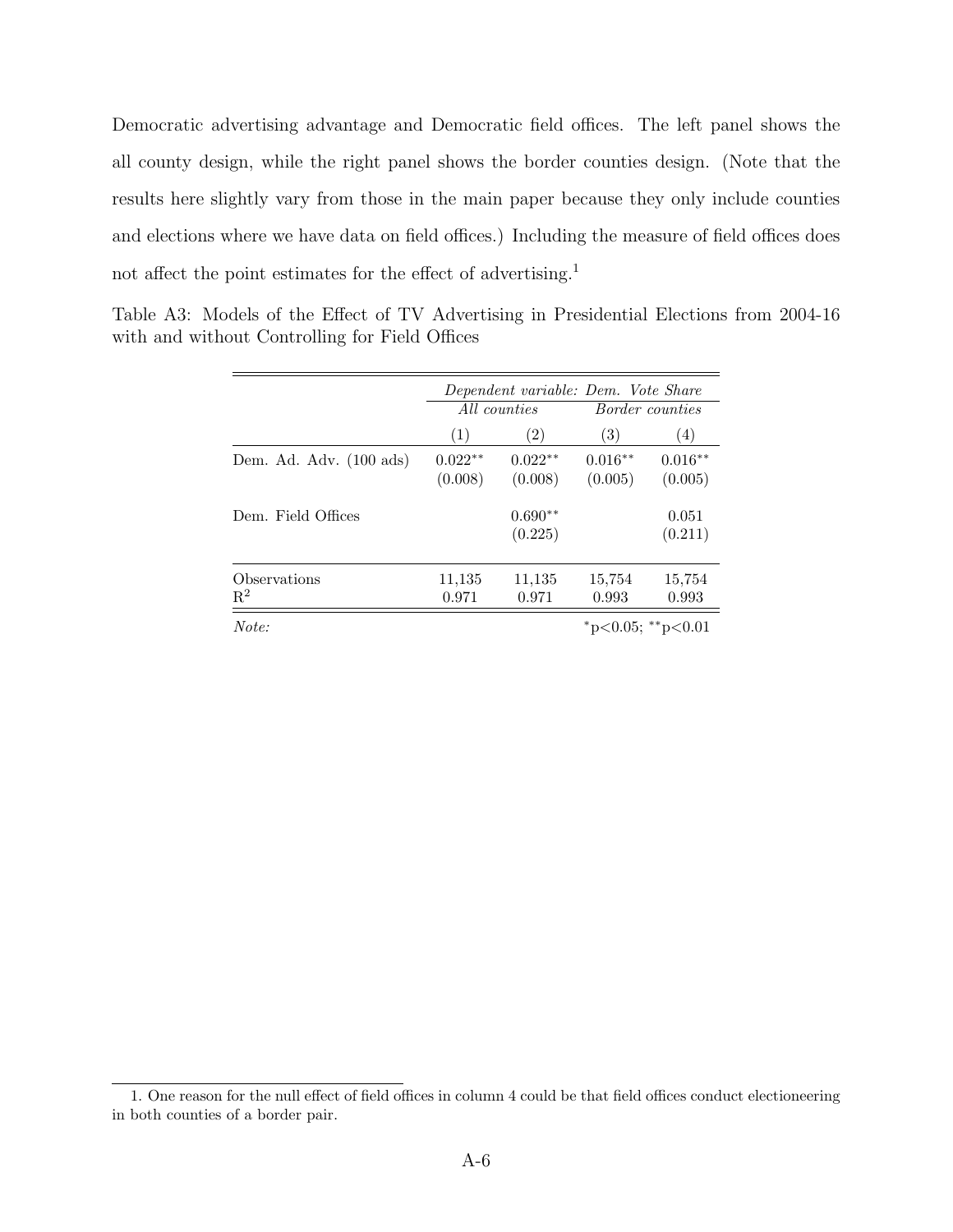### D Detailed Results

This appendix shows detailed results analogous to those in Table [2](#page-0-9) for Senate, Governor, House, Attorney General, and Treasurer elections.

Table A4: Effects of Aggregate Television Advertising in Last Two Months of Presidential Elections (2000-2016)

|                                   |                      | Dependent variable: Dem. Vote Share |                           |                      |                      |                        |                      |  |  |
|-----------------------------------|----------------------|-------------------------------------|---------------------------|----------------------|----------------------|------------------------|----------------------|--|--|
|                                   |                      |                                     | $\overline{All}$ counties |                      |                      | <i>Border counties</i> |                      |  |  |
|                                   | (1)                  | $\left( 2\right)$                   | $\left( 3\right)$         | $\left( 4\right)$    | (5)                  | (6)                    | $\left( 7\right)$    |  |  |
| Dem. Ad. Adv. $(100 \text{ ads})$ | $0.158**$<br>(0.036) | $0.043**$<br>(0.013)                | $0.037**$<br>(0.007)      | $0.027**$<br>(0.008) | $0.027**$<br>(0.005) | $0.020**$<br>(0.006)   | $0.018**$<br>(0.005) |  |  |
| Year FE                           | X                    | X                                   |                           |                      |                      |                        |                      |  |  |
| State-year FE                     |                      |                                     | X                         | X                    | X                    | X                      |                      |  |  |
| County FE                         |                      | Х                                   |                           | X                    |                      | X                      | X                    |  |  |
| Lagged Outcome                    |                      |                                     | X                         |                      | X                    |                        |                      |  |  |
| Border-Pair-Year FE               |                      |                                     |                           |                      |                      |                        | X                    |  |  |
| Observations                      | 12,652               | 12,652                              | 12,650                    | 12,652               | 17,652               | 17,689                 | 17,689               |  |  |
| $\mathbf{R}^2$                    | 0.076                | 0.930                               | 0.953                     | 0.962                | 0.956                | 0.968                  | 0.993                |  |  |

Standard errors clustered by county and DMA-year in top panel; county and DMA border-year in bottom. ⇤p*<*0.05; ⇤⇤p*<*0.01

Table A5: Effects of Aggregate Television Advertising in Last Two Months of Senate Elections (2000-2018)

|                                       |                      | Dependent variable: Dem. Vote Share |                      |                      |                      |                        |                      |  |  |
|---------------------------------------|----------------------|-------------------------------------|----------------------|----------------------|----------------------|------------------------|----------------------|--|--|
|                                       |                      |                                     | All counties         |                      |                      | <i>Border counties</i> |                      |  |  |
|                                       | $\left( 1\right)$    | $\left( 2\right)$                   | $\left( 3\right)$    | $\left( 4\right)$    | $\left( 5\right)$    | (6)                    | $\left( 7\right)$    |  |  |
| Dem. Ad. Adv. $(100 \text{ ads})$     | $0.383**$<br>(0.044) | $0.189**$<br>(0.042)                | $0.031**$<br>(0.011) | $0.055**$<br>(0.010) | $0.035**$<br>(0.009) | $0.053**$<br>(0.009)   | $0.038**$<br>(0.007) |  |  |
| Year FE                               | X                    | X                                   | X                    | X                    | X                    | X                      |                      |  |  |
| State-year FE<br>County FE            |                      | Х                                   |                      | X                    |                      | X                      | X                    |  |  |
| Lagged Outcome<br>Border-Pair-Year FE |                      |                                     | X                    |                      | X                    |                        | X                    |  |  |
| Observations<br>$\rm R^2$             | 17,133<br>0.114      | 17,133<br>0.696                     | 17,128<br>0.919      | 17,133<br>0.960      | 23,847<br>0.922      | 23,910<br>0.964        | 23,910<br>0.990      |  |  |

Standard errors clustered by county and DMA-year in top panel; county and DMA border-year in bottom. ⇤p*<*0.05; ⇤⇤p*<*0.01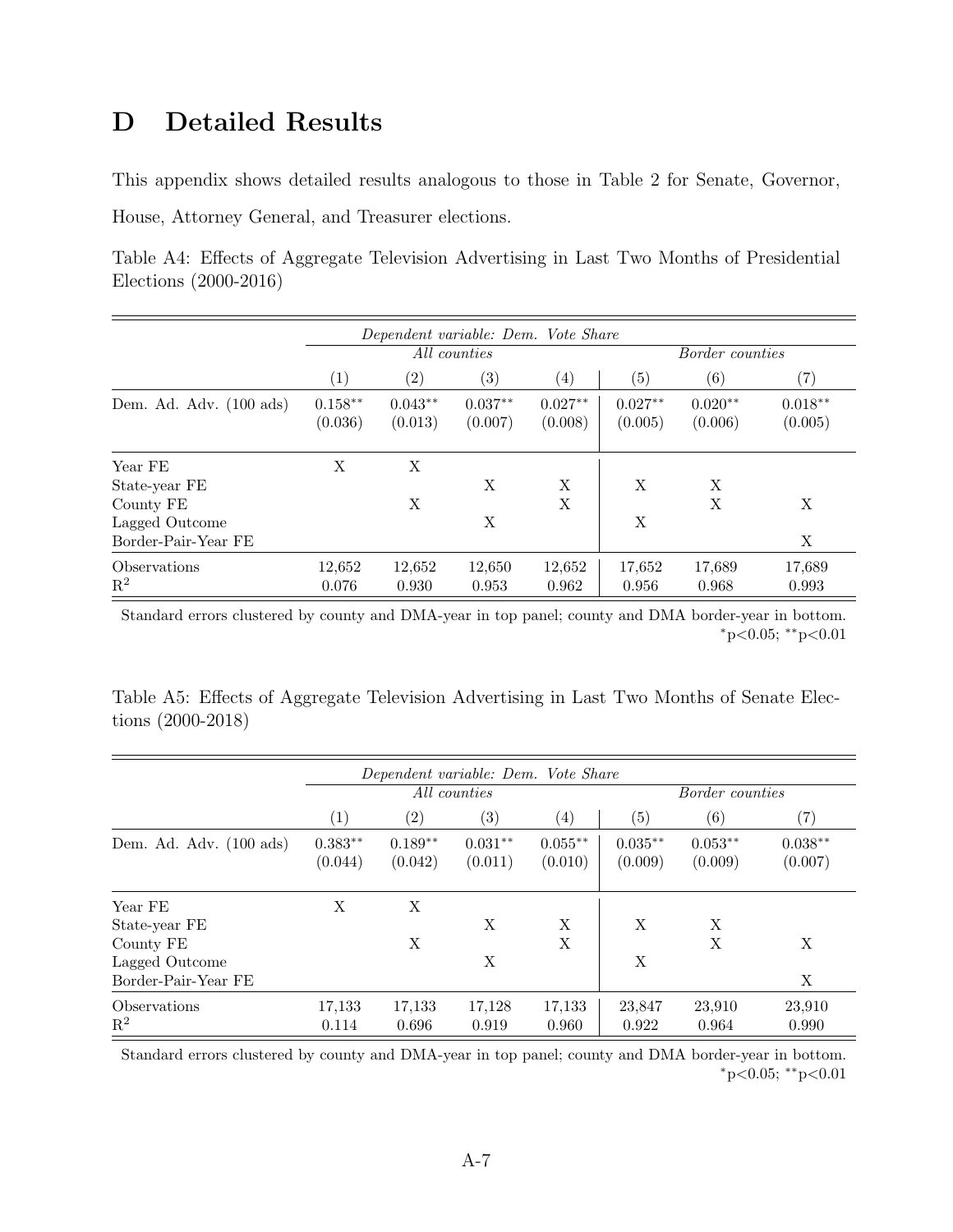|                                       |                      |                      | Dependent variable: Dem. Vote Share |                      |                      |                        |                      |
|---------------------------------------|----------------------|----------------------|-------------------------------------|----------------------|----------------------|------------------------|----------------------|
|                                       |                      |                      | All counties                        |                      |                      | <i>Border counties</i> |                      |
|                                       | $\left( 1\right)$    | $\left( 2\right)$    | $\left( 3\right)$                   | $\left( 4\right)$    | $\left( 5\right)$    | (6)                    | $\left( 7\right)$    |
| Dem. Ad. Adv. $(100 \text{ ads})$     | $0.265**$<br>(0.039) | $0.249**$<br>(0.031) | $0.081**$<br>(0.016)                | $0.087**$<br>(0.014) | $0.067**$<br>(0.012) | $0.073**$<br>(0.012)   | $0.055**$<br>(0.010) |
| Year FE                               | X                    | X                    |                                     |                      |                      |                        |                      |
| State-year FE<br>County FE            |                      | X                    | X                                   | Χ<br>X               | X                    | X<br>X                 | X                    |
| Lagged Outcome<br>Border-Pair-Year FE |                      |                      | X                                   |                      | X                    |                        | X                    |
| <b>Observations</b><br>$\mathbf{R}^2$ | 11,373<br>0.156      | 11,373<br>0.773      | 11,332<br>0.890                     | 11,373<br>0.941      | 15,784<br>0.897      | 15,880<br>0.949        | 15,880<br>0.986      |

Table A6: Effects of Aggregate Television Advertising in Last Two Months of Governor Elections (2000-2018)

Standard errors clustered by county and DMA-year in top panel; county and DMA border-year in bottom. ⇤p*<*0.05; ⇤⇤p*<*0.01

Table A7: Effects of Aggregate Television Advertising in Last Two Months of House Elections (2000-2018)

|                                   |                      | Dependent variable: Dem. Vote Share |                      |                      |                      |                        |                      |  |  |
|-----------------------------------|----------------------|-------------------------------------|----------------------|----------------------|----------------------|------------------------|----------------------|--|--|
|                                   |                      |                                     | All counties         |                      |                      | <i>Border counties</i> |                      |  |  |
|                                   | $\left( 1\right)$    | $\left( 2\right)$                   | $\left( 3\right)$    | $\left( 4\right)$    | $\left( 5\right)$    | (6)                    | $\left( 7\right)$    |  |  |
| Dem. Ad. Adv. $(100 \text{ ads})$ | $0.534**$<br>(0.050) | $0.325**$<br>(0.033)                | $0.069**$<br>(0.017) | $0.088**$<br>(0.019) | $0.069**$<br>(0.014) | $0.078**$<br>(0.024)   | $0.084**$<br>(0.022) |  |  |
| Year FE<br>CD-year FE             | X                    | X                                   | X                    | X                    | X                    | X                      |                      |  |  |
| County FE<br>Lagged Outcome       |                      | Χ                                   | X                    | X                    | X                    | X                      | X                    |  |  |
| Border-Pair-Year FE               |                      |                                     |                      |                      |                      |                        | X                    |  |  |
| Observations<br>$\mathbf{R}^2$    | 28,642<br>0.061      | 28,642<br>0.690                     | 24,004<br>0.963      | 28,642<br>0.953      | 31,719<br>0.963      | 38,138<br>0.962        | 38,138<br>0.991      |  |  |

Standard errors clustered by county and DMA-year in top panel; county and DMA border-year in bottom. ⇤p*<*0.05; ⇤⇤p*<*0.01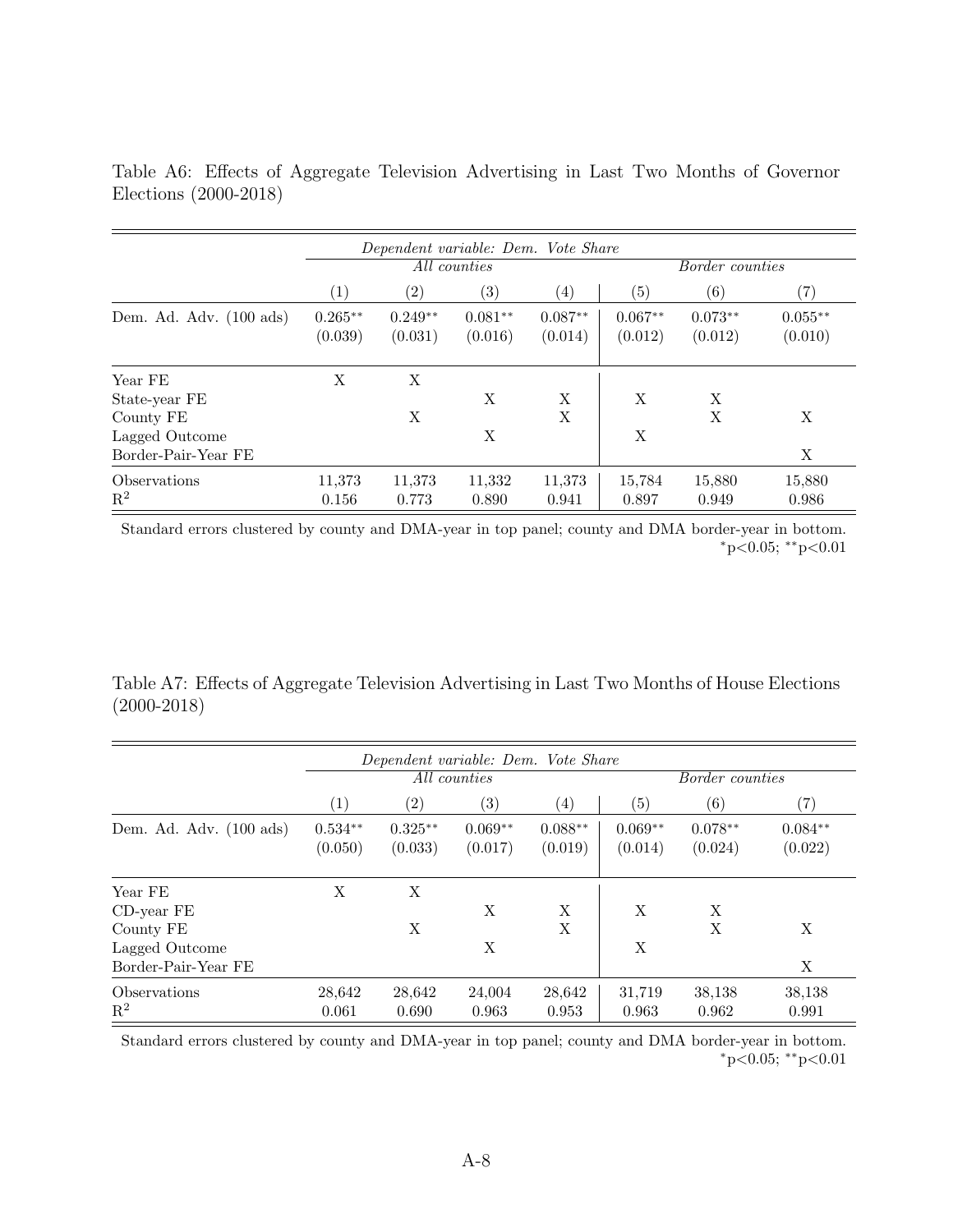|                                   |                      |                      | Dependent variable: Dem. Vote Share |                      |                      |                        |                      |
|-----------------------------------|----------------------|----------------------|-------------------------------------|----------------------|----------------------|------------------------|----------------------|
|                                   |                      |                      | All counties                        |                      |                      | <i>Border counties</i> |                      |
|                                   | $\left( 1\right)$    | $\left( 2\right)$    | $\left( 3\right)$                   | $\left( 4\right)$    | (5)                  | (6)                    | $\left( 7\right)$    |
| Dem. Ad. Adv. $(100 \text{ ads})$ | $0.992**$<br>(0.181) | $0.612**$<br>(0.127) | $0.208**$<br>(0.049)                | $0.260**$<br>(0.046) | $0.193**$<br>(0.035) | $0.230**$<br>(0.032)   | $0.192**$<br>(0.031) |
| Year FE<br>State-year FE          | X                    | X                    | X                                   | X                    | X                    | X                      |                      |
| County FE<br>Lagged Outcome       |                      | X                    | X                                   | X                    | X                    | X                      | X                    |
| Border-Pair-Year FE               |                      |                      |                                     |                      |                      |                        | X                    |
| Observations<br>$\mathbf{R}^2$    | 7,984<br>0.123       | 7.984<br>0.758       | 7.453<br>0.925                      | 7.984<br>0.967       | 10,848<br>0.928      | 11,557<br>0.971        | 11,557<br>0.991      |

Table A8: Effects of Aggregate Television Advertising in Last Two Months of Attorney General Elections (2006-2018)

Standard errors clustered by county and DMA-year in top panel; county and DMA border-year in bottom. ⇤p*<*0.05; ⇤⇤p*<*0.01

Table A9: Effects of Aggregate Television Advertising in Last Two Months of Treasurer Elections (2006-2018)

|                                       |                      | Dependent variable: Dem. Vote Share |                           |                      |                      |                        |                      |  |  |
|---------------------------------------|----------------------|-------------------------------------|---------------------------|----------------------|----------------------|------------------------|----------------------|--|--|
|                                       |                      |                                     | $\overline{All}$ counties |                      |                      | <i>Border counties</i> |                      |  |  |
|                                       | $\left( 1\right)$    | $\left( 2\right)$                   | $\left( 3\right)$         | $\left( 4\right)$    | $\left( 5\right)$    | (6)                    | $\left( 7\right)$    |  |  |
| Dem. Ad. Adv. $(100 \text{ ads})$     | $1.772**$<br>(0.346) | $1.415**$<br>(0.315)                | $0.366**$<br>(0.113)      | $0.337**$<br>(0.087) | $0.391**$<br>(0.081) | $0.421**$<br>(0.058)   | $0.352**$<br>(0.056) |  |  |
| Year FE<br>State-year FE              | X                    | X                                   | X                         | X                    | X                    | X                      |                      |  |  |
| County FE                             |                      | Χ                                   |                           | X                    |                      | X                      | X                    |  |  |
| Lagged Outcome<br>Border-Pair-Year FE |                      |                                     | X                         |                      | X                    |                        | X                    |  |  |
| Observations<br>$\mathbf{R}^2$        | 5,331<br>0.124       | 5,331<br>0.695                      | 4,601<br>0.912            | 5,331<br>0.971       | 6,478<br>0.922       | 7,520<br>0.975         | 7,520<br>0.993       |  |  |

Standard errors clustered by county and DMA-year in top panel; county and DMA border-year in bottom. ⇤p*<*0.05; ⇤⇤p*<*0.01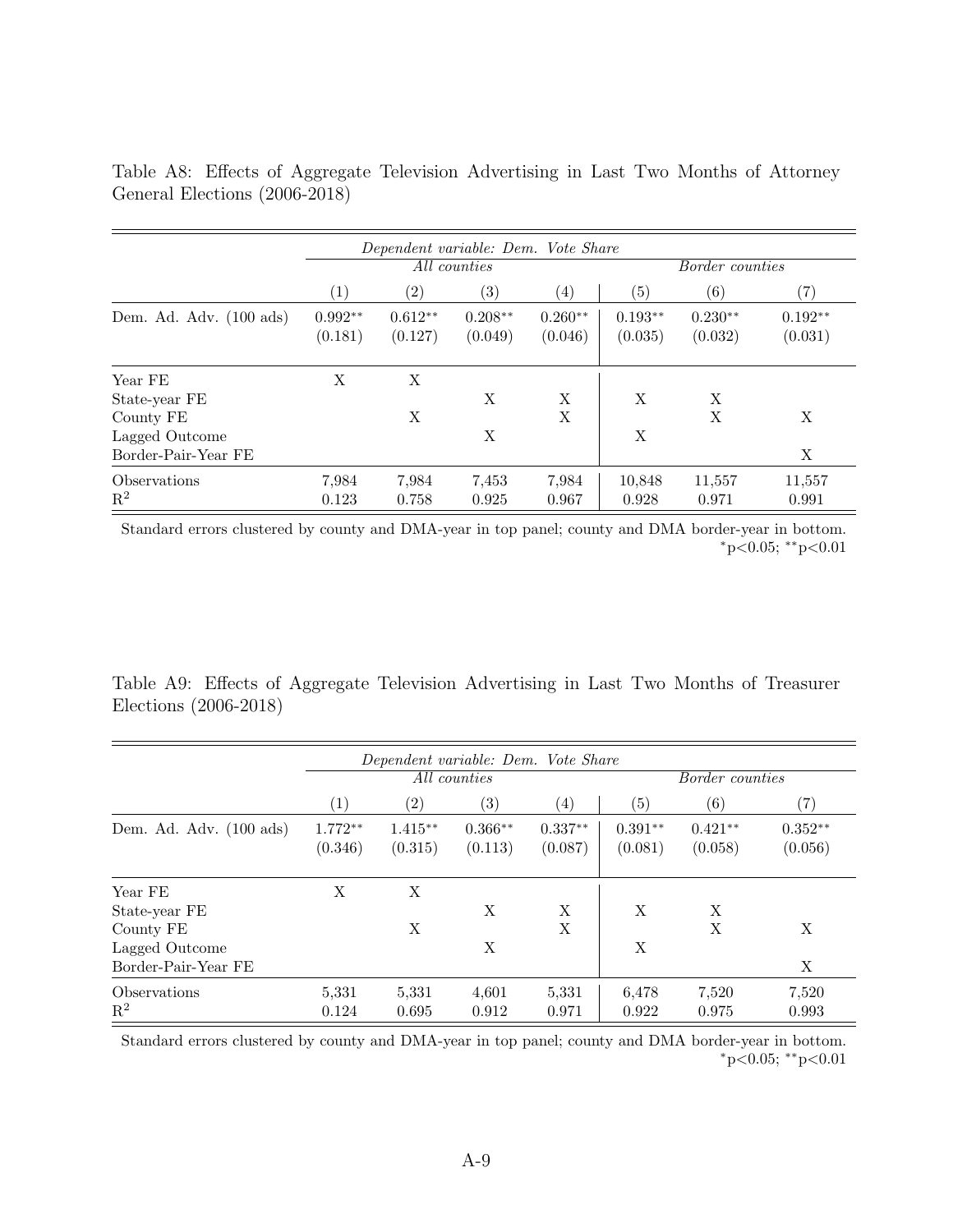#### E Marginal Returns to Advertising

In this appendix, we examine more closely the degree to which advertising has diminishing marginal effects. We use three different analyses to probe different elements of diminishing returns.

One way to conceptualize diminishing returns is based on the scale of one candidates' advertising advantage in a particular race. Figure [3](#page-0-9) in the main body of the paper provided an initial visual evaluation of returns to scale for advertising advantage. It indicated that there is little apparent evidence of diminishing returns. For many types of offices, the relationship between advertising advantage and vote share is reasonably linear. Only at extreme levels of advertising advantage, where there are very few cases, do the points deviate much from the linear regression line. Moreover, a non-parametric loess curve is generally close to the linear regression line for each type of office for levels of advertising advantage within about two standard deviations of the mean (see Figure [A2](#page-0-9) below). This suggests that advertising has approximately constant returns to scale across the range of plausible variation in advertising advantage for either party.

Another way to conceptualize diminishing returns is based on the volume of each candidate's advertising in a race. To assess this, Table [A10](#page-0-9) disaggregates the advertising advantage measure and examines the effects of Democratic advertising and Republican advertising separately. We allow for non-linearity by including both linear and quadratic terms for each party's advertising. The quadratic terms should capture any decreasing (or increasing) returns to scale. Overall, we find that the quadratic terms are sometimes statistically significant and in the expected direction, but are nearly always very small in size.

Figure [A3](#page-0-9) provides a graphical illustration of the results from these regression out to the 99th percentile of observed advertising for each office. In general, each party's ads have their expected effect: increasing the vote share for that party.<sup>[2](#page-0-10)</sup> More importantly, that

<sup>2.</sup> The apparent null effect of Republican advertising in presidential elections (top left-hand panel) is in part due to the 2016 election, in which Donald Trump's advertising had little relationship to the outcome (Sides, Tesler, and Vavreck [2018\)](#page-0-5). In the 2000-2012 elections, the relationship between Republican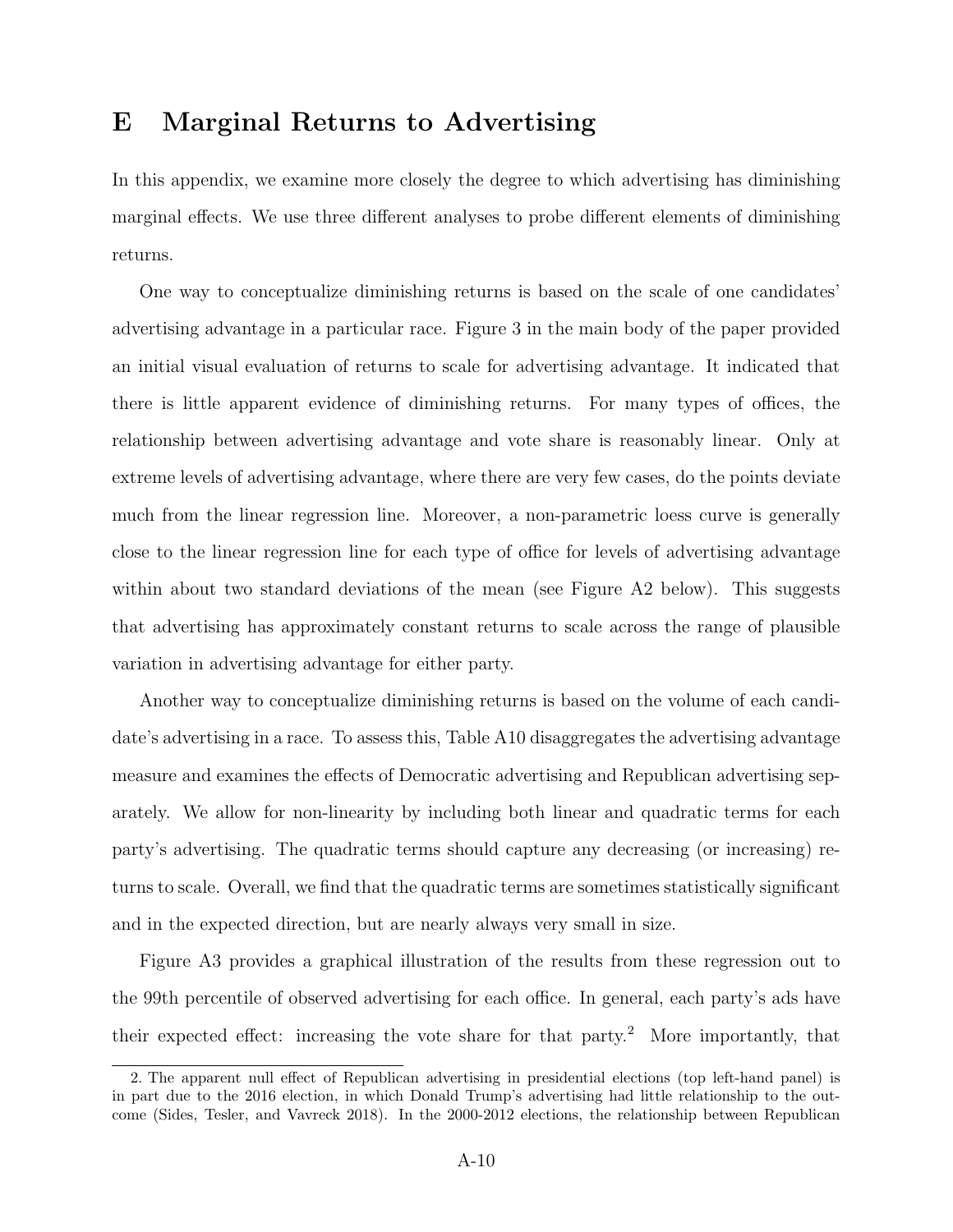

Figure A2: Effect of Democratic Advertising Advantage on Democratic Vote Share. These graphs show the implied effects of a  $\pm 3$  standard deviation shift in Democratic ad advantage for each office. They are based on the residuals from the border counties models in Table 4.

effect is approximately linear. Only at very high levels of advertising do there appear to be diminishing returns. But even at these high levels, vote share is almost always increasing at the margins, suggesting that candidates are still getting something for their dollar. Moreover, these high levels of advertising rarely translate into an advertising advantage for either candidate because the two sides typically match each other's advertising. Given that advertising advantage also has a largely linear relationship with vote share (Figure [3\)](#page-0-9), there is little reason for candidates to cease advertising, especially if their opponent continues to

advertising and Democratic vote share is negative and statistically significant.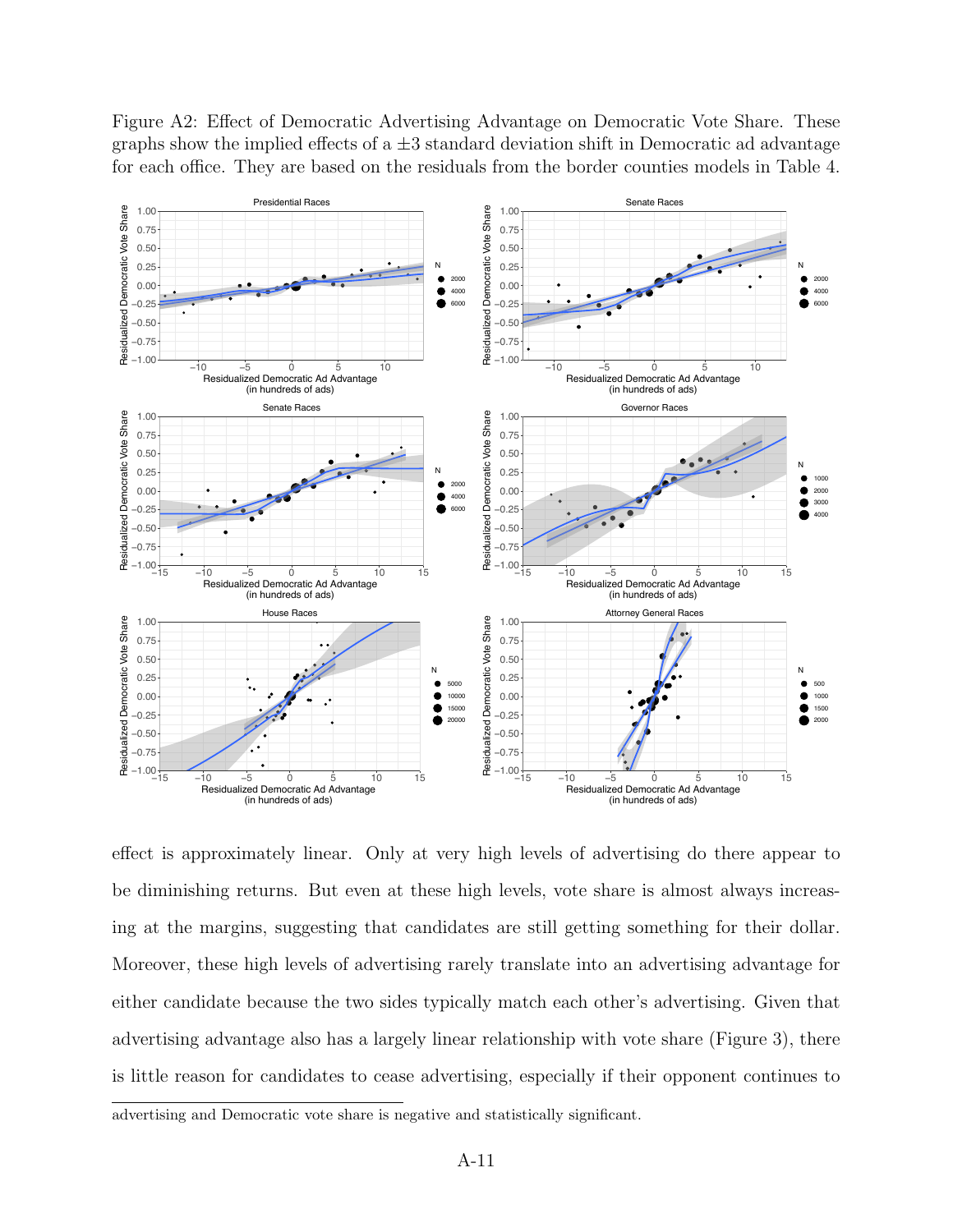|                        |            |             | Dependent variable: Dem. Vote Share |            |               |           |
|------------------------|------------|-------------|-------------------------------------|------------|---------------|-----------|
|                        | President  | Senate      | Governor                            | House      | Attorney Gen. | Treasurer |
|                        | (1)        | (2)         | (3)                                 | (4)        | (5)           | (6)       |
| <b>All Counties</b>    |            |             |                                     |            |               |           |
| Democrats              | $0.040*$   | $0.094**$   | $0.190**$                           | $0.163**$  | $0.283**$     | 0.495     |
|                        | (0.016)    | (0.015)     | (0.028)                             | (0.028)    | (0.083)       | (0.308)   |
| Republicans            | 0.003      | $-0.073**$  | $-0.067**$                          | $-0.160**$ | $-0.246**$    | $-0.349$  |
|                        | (0.024)    | (0.020)     | (0.024)                             | (0.030)    | (0.077)       | (0.273)   |
| Democrats squared      | $-0.0001$  | $-0.0003**$ | $-0.001*$                           | $-0.001**$ | 0.002         | $-0.041$  |
|                        | (0.0001)   | (0.0001)    | (0.0004)                            | (0.0003)   | (0.003)       | (0.034)   |
| Republicans squared    | $-0.0001$  | $0.0003*$   | 0.0004                              | $0.002**$  | 0.002         | $-0.013$  |
|                        | (0.0002)   | (0.0001)    | (0.0002)                            | (0.0005)   | (0.002)       | (0.017)   |
| Observations           | 12,652     | 17,133      | 11,373                              | 28,642     | 7,984         | 5,331     |
| $\mathbf{R}^2$         | 0.962      | 0.960       | 0.942                               | 0.953      | 0.967         | 0.971     |
| <b>Border Counties</b> |            |             |                                     |            |               |           |
| Democrats              | 0.016      | $0.060**$   | $0.124**$                           | $0.140**$  | $0.167**$     | $0.605**$ |
|                        | (0.009)    | (0.011)     | (0.021)                             | (0.032)    | (0.064)       | (0.198)   |
| Republicans            | $0.030*$   | $-0.079**$  | $-0.090**$                          | $-0.176**$ | $-0.242**$    | $-0.343*$ |
|                        | (0.014)    | (0.016)     | (0.020)                             | (0.032)    | (0.056)       | (0.158)   |
| Democrats squared      | 0.00002    | $-0.0002**$ | $-0.001**$                          | $-0.001**$ | 0.001         | $-0.033$  |
|                        | (0.0001)   | (0.00005)   | (0.0003)                            | (0.0002)   | (0.003)       | (0.023)   |
| Republicans squared    | $-0.0003*$ | $0.0003*$   | $0.001**$                           | $0.002**$  | 0.002         | $-0.0003$ |
|                        | (0.0001)   | (0.0001)    | (0.0002)                            | (0.0005)   | (0.002)       | (0.011)   |
| Observations           | 17,689     | 23,910      | 15,880                              | 38,142     | 11,557        | 7,520     |
| $\mathbf{R}^2$         | 0.993      | 0.990       | 0.986                               | 0.991      | 0.991         | 0.993     |

Table A10: Models Including Separate Measures of Each Party's Advertising (all counties)

Standard errors clustered by county and DMA-year in top panel; county and DMA border-year in bottom. ⇤p*<*0.05; ⇤⇤p*<*0.01

stay on the air.<sup>[3](#page-0-8)</sup>

A third way to conceptualize diminishing returns is based on the total volume of ads. To assess this, the models using our border-counties design in Table [A11](#page-0-11) interact the Democratic advertising advantage with a standardized measure of the total number of ads across all races

<sup>3.</sup> Our results for presidential races are similar to those of Spenkuch and Toniatti [\(2018,](#page-0-2) Appendix C), who also show that ads have approximately linear effects.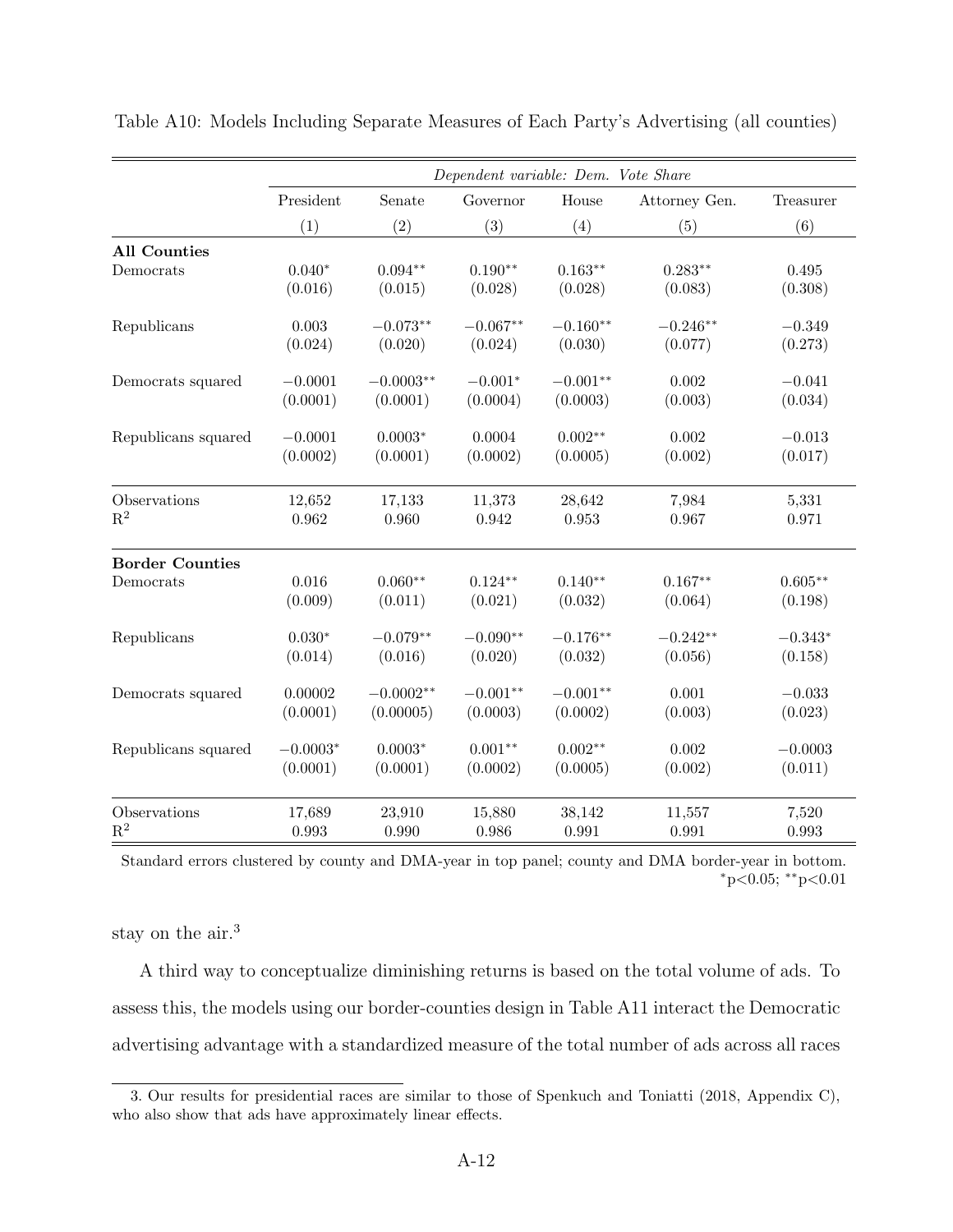Figure A3: Effect of Democratic and Republican Advertising on Democratic Vote Share. These graphs show the implied effects of each party's spending from 0 to the 99th percentile of the within-county variation in observed ads (in hundreds of ads) for each office (Democrats in blue and Republicans in red). They are based on the border counties models in Table A9.



in a county. These regressions show tentative, modest evidence of diminishing returns for ads for some offices. For instance, in the border design, the apparent effect of ads in Senate races is about 10% higher when the volume of advertising is one standard deviation ads below the mean. But there is little evidence of diminishing effects due to airwave saturation for other offices (e.g., governor races). Moreover, ads continue to have positive marginal effects out to very high advertising levels for all offices.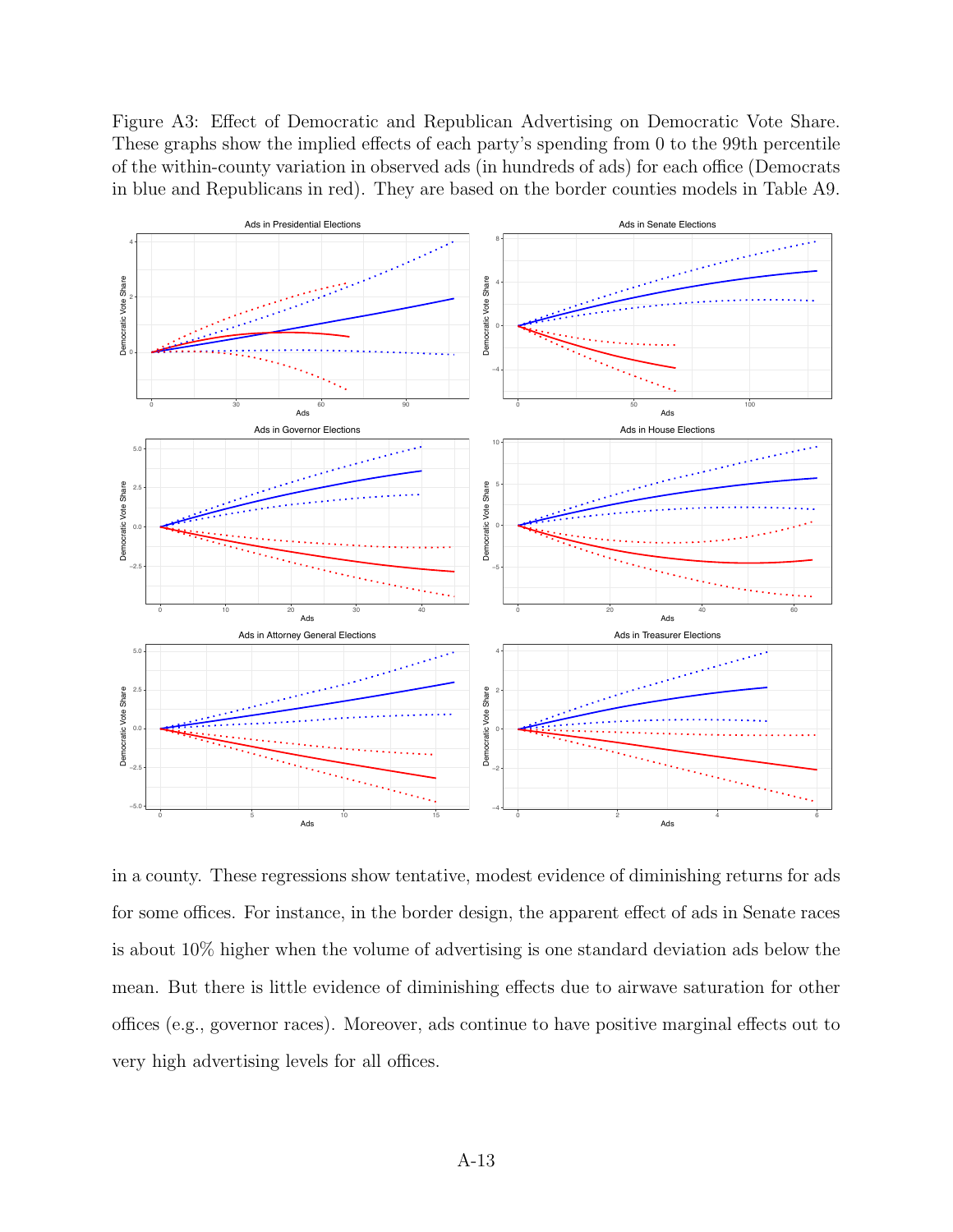|                                   |           | Dependent variable: |           |           |               |           |  |  |  |  |  |  |
|-----------------------------------|-----------|---------------------|-----------|-----------|---------------|-----------|--|--|--|--|--|--|
|                                   |           | Dem. Vote Share     |           |           |               |           |  |  |  |  |  |  |
|                                   | President | Senate              | Governor  | House     | Attorney Gen. | Treasurer |  |  |  |  |  |  |
|                                   | (1)       | $\left( 2\right)$   | (3)       | (4)       | (5)           | (6)       |  |  |  |  |  |  |
| Dem. Ad. Adv. $(100 \text{ ads})$ | $0.017**$ | $0.056**$           | $0.058**$ | $0.098**$ | $0.286**$     | $0.470**$ |  |  |  |  |  |  |
|                                   | (0.006)   | (0.010)             | (0.013)   | (0.019)   | (0.054)       | (0.119)   |  |  |  |  |  |  |
| Std(Total Ads (100 ads))          | 0.135     | $-0.076$            | $-0.035$  | 0.128     | 0.026         | 0.056     |  |  |  |  |  |  |
|                                   | (0.110)   | (0.115)             | (0.130)   | (0.102)   | (0.214)       | (0.207)   |  |  |  |  |  |  |
| Dem. Ad. Adv. x Std(Total Ads)    | $-0.001$  | $-0.006**$          | $-0.002$  | $-0.012$  | $-0.073**$    | 0.002     |  |  |  |  |  |  |
|                                   | (0.003)   | (0.002)             | (0.004)   | (0.014)   | (0.024)       | (0.048)   |  |  |  |  |  |  |
| Observations                      | 17,689    | 23,910              | 15,880    | 37,933    | 10,848        | 6,478     |  |  |  |  |  |  |
| $\mathbf{R}^2$                    | 0.993     | 0.990               | 0.986     | 0.991     | 0.978         | 0.984     |  |  |  |  |  |  |

Table A11: Diminishing Returns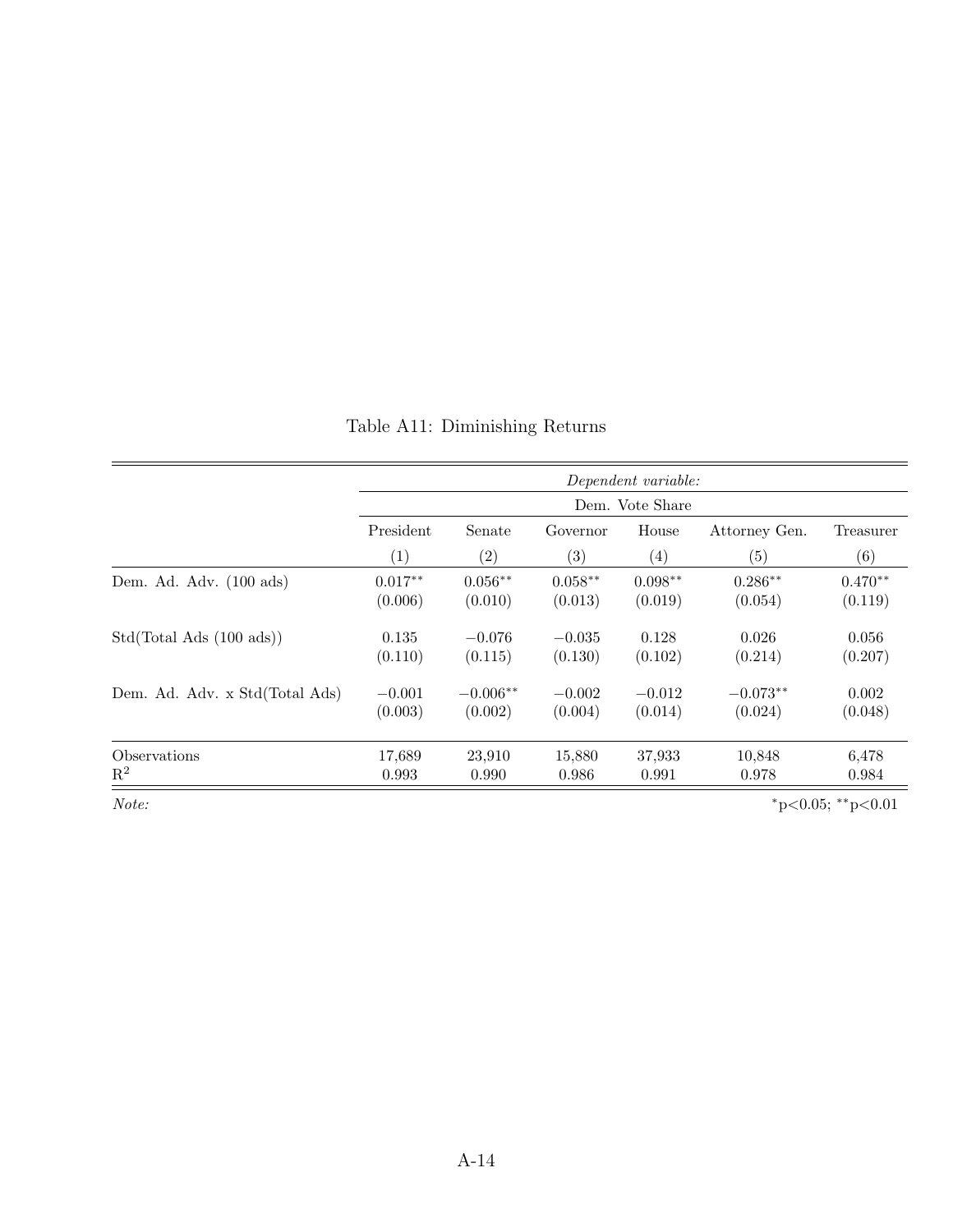### F Does Accounting for Partisan Turnout Affect the Main Results?

This appendix examines whether our main results are attenuated when we control for the Democratic turnout advantage. This would indicate that differential turnout could be an important mechanism underlying the relationship between advertising and election outcomes. Overall, the effect of advertising is virtually identical in a model that does not control for turnout (column 1) as in a model where we do (column 2).<sup>[4](#page-0-8)</sup> This implies that partisan turnout is unlikely to be the main mechanism of our findings.

Table A12: Effect of Ads on Presidential Results After Controlling for Differential Turnout

|                                         | Dependent variable:        |                                    |  |  |
|-----------------------------------------|----------------------------|------------------------------------|--|--|
|                                         | Dem. Vote Share            |                                    |  |  |
|                                         | (1)                        | (2)                                |  |  |
| Dem. Ad. Adv. (100 ads)                 | $0.017**$<br>(0.005)       | $0.016**$<br>(0.005)               |  |  |
| Dem. Turnout Adv.                       |                            | $0.102**$<br>(0.015)               |  |  |
| Years<br>Observations<br>$\mathrm{R}^2$ | 2008-16<br>12,938<br>0.994 | 2008-16<br>12,938<br>0.994         |  |  |
| Note:                                   |                            | *p<0.05; **p<0.01; ***p< $[0.***]$ |  |  |

<sup>4.</sup> Note the results here slightly vary from those in the main paper because they only include counties and elections where we have data on partisan turnout from 2008-2018.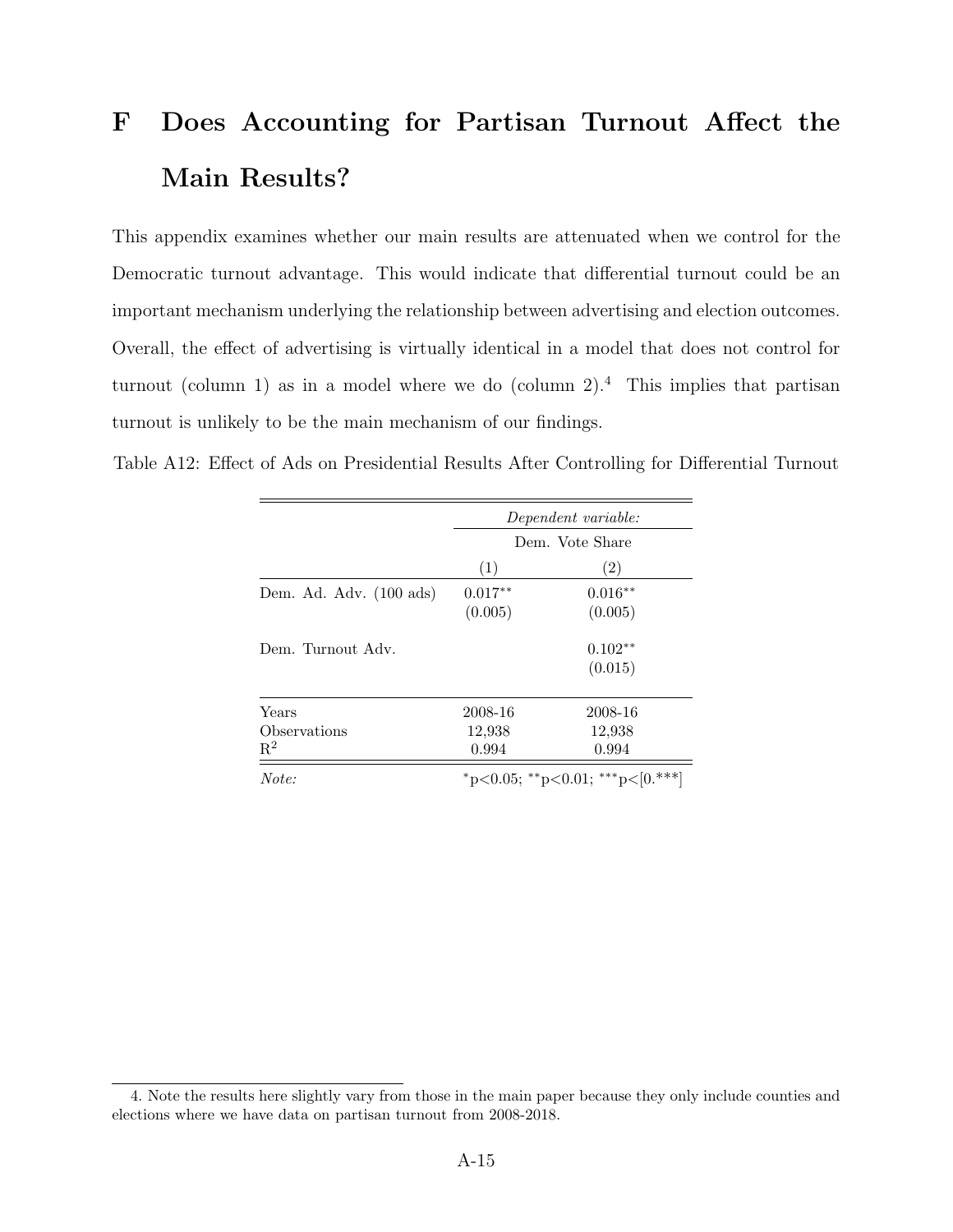### G Decay of Ad Effects

To estimate the potential decay of advertising effects, we estimate a model that divided the advertising advantage variable into three time periods: 1) ads aired between 0 and 36 days from election day ("October/November"), 2) ads aired between 37 and 69 days from election day ("September"), and 3) ads aired between 70 and 129 days before election day  $($ "July-August"). To reduce the noise in the estimates, we combine different levels of office, in this case presidential, governor, and Senate. This allows us to more precisely estimate the effects of the ads that air closest to Election Day, which some research has found are most important, at least in presidential elections. It also allows us to determine whether there is a decline in the effect of ads as they are aired earlier and earlier, stretching back into the summer before the general election.

| Table A13: Decay of Advertising Effects. This table shows the effects of advertising aired |  |  |  |  |  |  |
|--------------------------------------------------------------------------------------------|--|--|--|--|--|--|
| at different points during the campaign season, combining presidential, Senate, and guber- |  |  |  |  |  |  |
| natorial elections.                                                                        |  |  |  |  |  |  |

|                                   | Dependent variable:  |                      |  |  |  |
|-----------------------------------|----------------------|----------------------|--|--|--|
|                                   |                      | Dem Vote Share       |  |  |  |
|                                   | All<br>Counties      | Border<br>Counties   |  |  |  |
|                                   | (1)                  | (2)                  |  |  |  |
| October/November                  | $0.061**$<br>(0.014) | $0.038**$<br>(0.007) |  |  |  |
| September                         | 0.039<br>(0.022)     | $0.033**$<br>(0.011) |  |  |  |
| July/August                       | 0.018<br>(0.014)     | 0.010<br>(0.008)     |  |  |  |
| County FE<br>State-Year-Office FE | X<br>X               | X                    |  |  |  |
| Border-Pair-Year-Office FE        |                      | X                    |  |  |  |
| Observations<br>$\mathbb{R}^2$    | 41,199<br>0.947      | 57,543<br>0.987      |  |  |  |

Standard errors clustered by county  $&$  DMA-year-office in left panel; county  $&$  DMA border-office-year in right panel. *Note:* ⇤p*<*0.05; ⇤⇤p*<*0.01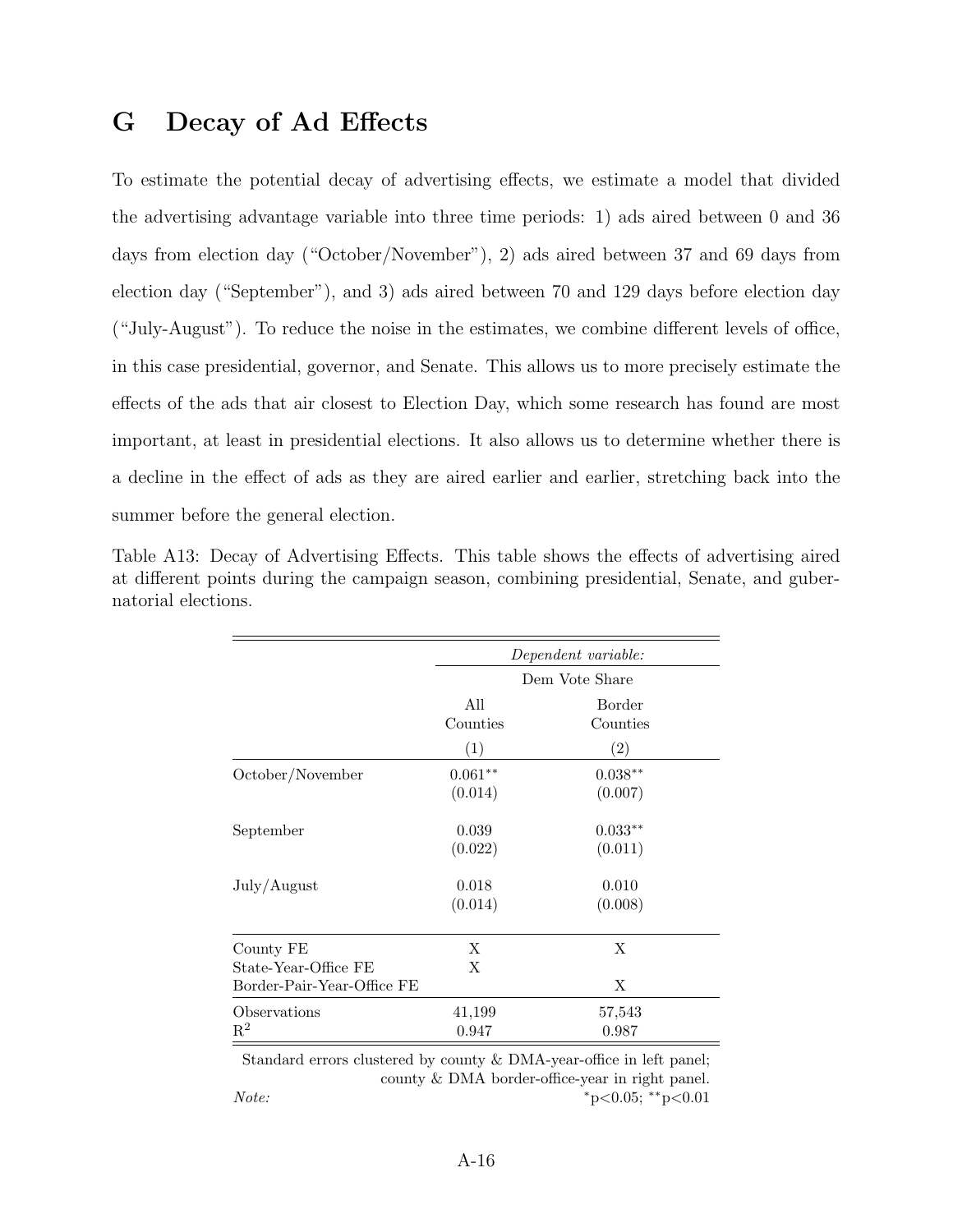As Table [A13](#page-0-12) shows, ads aired in October and November have the largest effect on election outcomes, although ads aired in September also matter. By contrast, advertising before Labor Day does not appear to affect election outcomes. These results confirm previous studies showing that advertising effects decay, although our results do not necessarily show the rapid decay evident in several studies (e.g., Gerber et al. [2011;](#page-0-13) Hill et al. [2013;](#page-0-14) Kalla and Broockman [2018;](#page-0-15) Sides and Vavreck [2013\)](#page-0-4). However, it may require more sensitive data, especially surveys conducted consistently over the days and weeks before elections, to more clearly identify the exact pattern of decay. For example, our data do not give us effective purchase on the effects of advertising within October and November. That said, we can confirm the finding that ads closer to Election Day are more strongly related to election outcomes than earlier ads.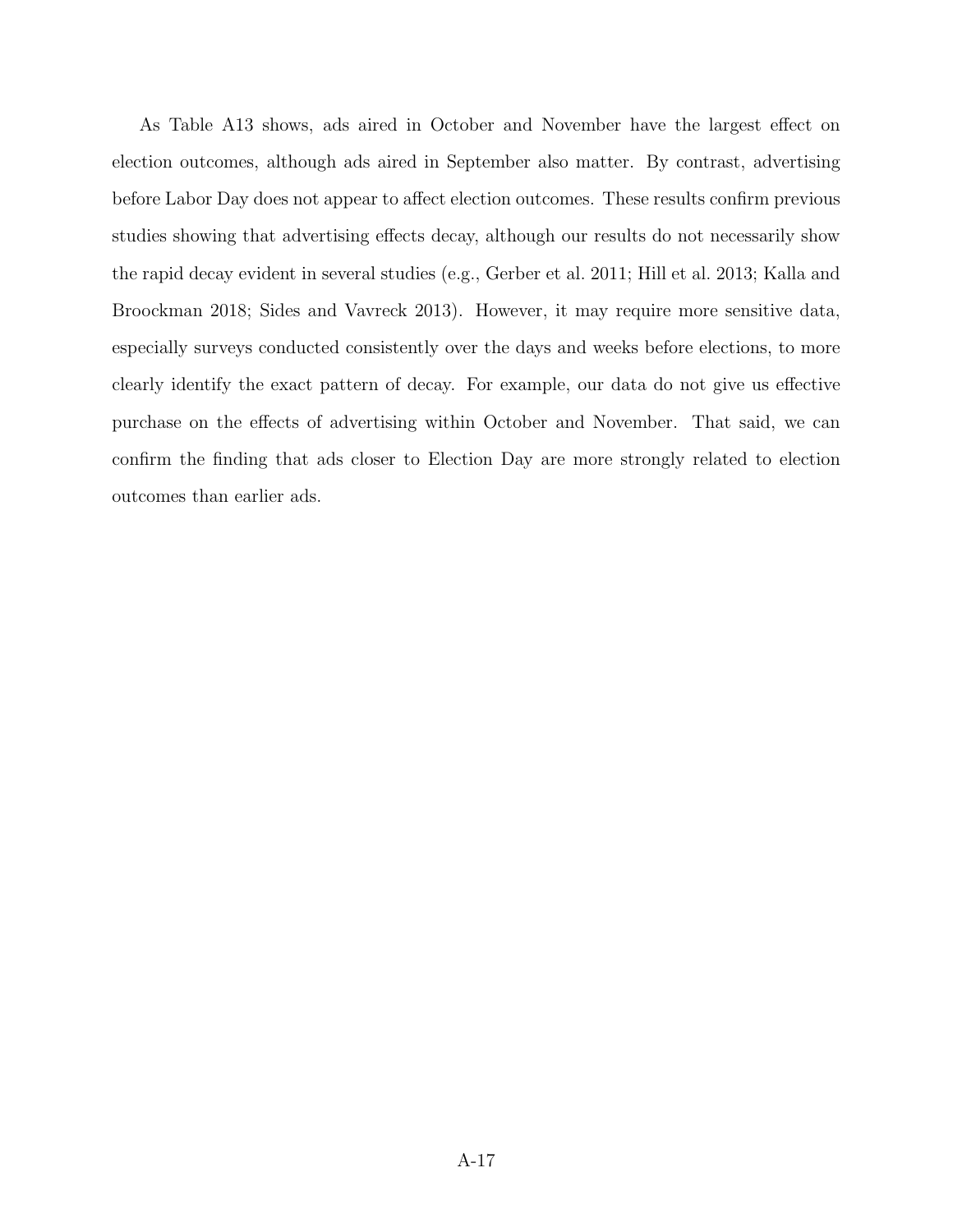# <span id="page-17-0"></span>H Are Advertising Effects Different in Midterm Elections?

In this appendix, we examine whether advertising effects are different in midterm elections (Table [A14\)](#page-0-16). Overall, we find no clear evidence of differences between advertising effects in midterm and presidential election years.

|                         | Dependent variable: |                                    |           |  |  |
|-------------------------|---------------------|------------------------------------|-----------|--|--|
|                         | Dem. Vote Share     |                                    |           |  |  |
|                         | Senate              | House                              |           |  |  |
|                         | (1)                 | (2)                                | (3)       |  |  |
| All Counties            |                     |                                    |           |  |  |
| Dem. Ad. Adv. (100 ads) | $0.034**$           | $0.139**$                          | $0.100**$ |  |  |
|                         | (0.011)             | (0.032)                            | (0.027)   |  |  |
| Ad Adv x Midterm        | $0.041*$            | $-0.064$                           | $-0.019$  |  |  |
|                         | (0.016)             | (0.036)                            | (0.029)   |  |  |
| Observations            | 17,133              | 11,373                             | 28,642    |  |  |
| $\mathrm{R}^2$          | 0.960               | 0.941                              | 0.953     |  |  |
| <b>Border Counties</b>  |                     |                                    |           |  |  |
| Dem. Ad. Adv. (100 ads) | $0.032**$           | $0.102**$                          | $0.105**$ |  |  |
|                         | (0.008)             | (0.026)                            | (0.033)   |  |  |
| Ad Adv x Midterm        | 0.011               | $-0.056*$                          | $-0.032$  |  |  |
|                         | (0.013)             | (0.028)                            | (0.032)   |  |  |
| Observations            | 23,910              | 15,880                             | 38,142    |  |  |
| $\mathrm{R}^2$          | 0.990               | 0.986                              | 0.991     |  |  |
| Note:                   |                     | *p<0.05; **p<0.01; ***p< $[0.***]$ |           |  |  |

Table A14: Are Advertising Effects Different in Midterm Elections?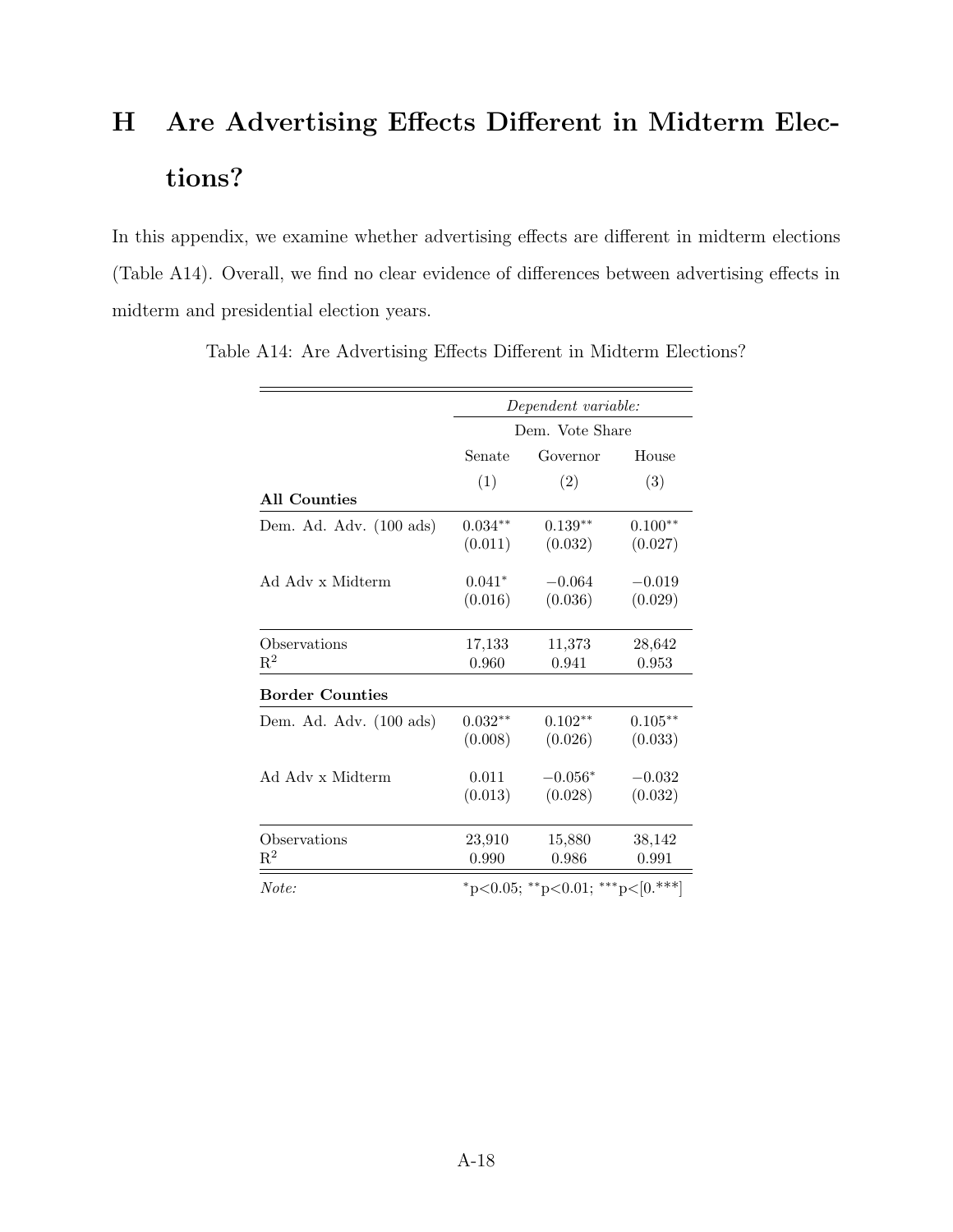### I Have Ad Effects Declined in Recent Years?

In this appendix, we examine whether ad effects have declined in recent years. To do so, we replicate our analysis in Table [3](#page-17-0) but allow the effects of advertising to vary across two time periods: 2000-2008 and 2010-2018. To be sure, this is a simple periodization, but given that we do not have a long time-series of election years, it provides at least some purchase on whether the effects are smaller in more recent elections.

|                                            | Dependent variable: Dem. Vote Share |                      |                      |                               |  |
|--------------------------------------------|-------------------------------------|----------------------|----------------------|-------------------------------|--|
|                                            | President                           | Senate               | Governor             | House                         |  |
|                                            | (1)                                 | (2)                  | (3)                  | (4)                           |  |
| All Counties                               |                                     |                      |                      |                               |  |
| Dem. Ad. Adv. (100 ads) (2000-2008)        | $0.022*$<br>(0.011)                 | $-0.007$<br>(0.027)  | 0.046<br>(0.034)     | $0.107**$<br>(0.034)          |  |
| Dem. Ad. Adv. (100 ads) (2009-2018)        | $0.029**$<br>(0.009)                | $0.063**$<br>(0.010) | $0.095**$<br>(0.015) | $0.083^{\ast\ast}$<br>(0.020) |  |
| County FE<br>State-Year FE<br>Observations | X<br>X<br>12,652                    | X<br>X<br>17,133     | X<br>X<br>11,373     | X<br>X<br>28,653              |  |
| $\mathbf{R}^2$<br><b>Border Counties</b>   | 0.962                               | 0.960                | 0.941                | 0.953                         |  |
|                                            |                                     |                      |                      |                               |  |
| Dem. Ad. Adv. (100 ads) (2000-2008)        | $0.021**$<br>(0.007)                | 0.003<br>(0.021)     | $0.119**$<br>(0.030) | 0.045<br>(0.036)              |  |
| Dem. Ad. Adv. (100 ads) (2009-2018)        | $0.017**$<br>(0.006)                | $0.041**$<br>(0.008) | $0.047**$<br>(0.010) | $0.093**$<br>(0.025)          |  |
| County FE                                  | X                                   | X                    | X                    | X                             |  |
| Border-Pair-Year FE                        | X                                   | X                    | X                    | X                             |  |
| Observations                               | 17,689                              | 23,910               | 15,880               | 38,138                        |  |
| $\mathbf{R}^2$                             | 0.993                               | 0.990                | 0.986                | 0.991                         |  |

Table A15: Time Trends in Effects of Aggregate Television Advertising

Standard errors clustered by county and DMA-year in top panel, and county and DMA border-year in bottom panel. ⇤p*<*0.05; ⇤⇤p*<*0.01

However, we find no consistent evidence of any decrease in advertising effects (Table [A15\)](#page--1-1). In fact, in many cases—depending on the level of office and the modeling strategy—the effects are larger in 2010-2018 than in 2000-2008. Televised advertising appears to remain an effective strategy for winning votes.